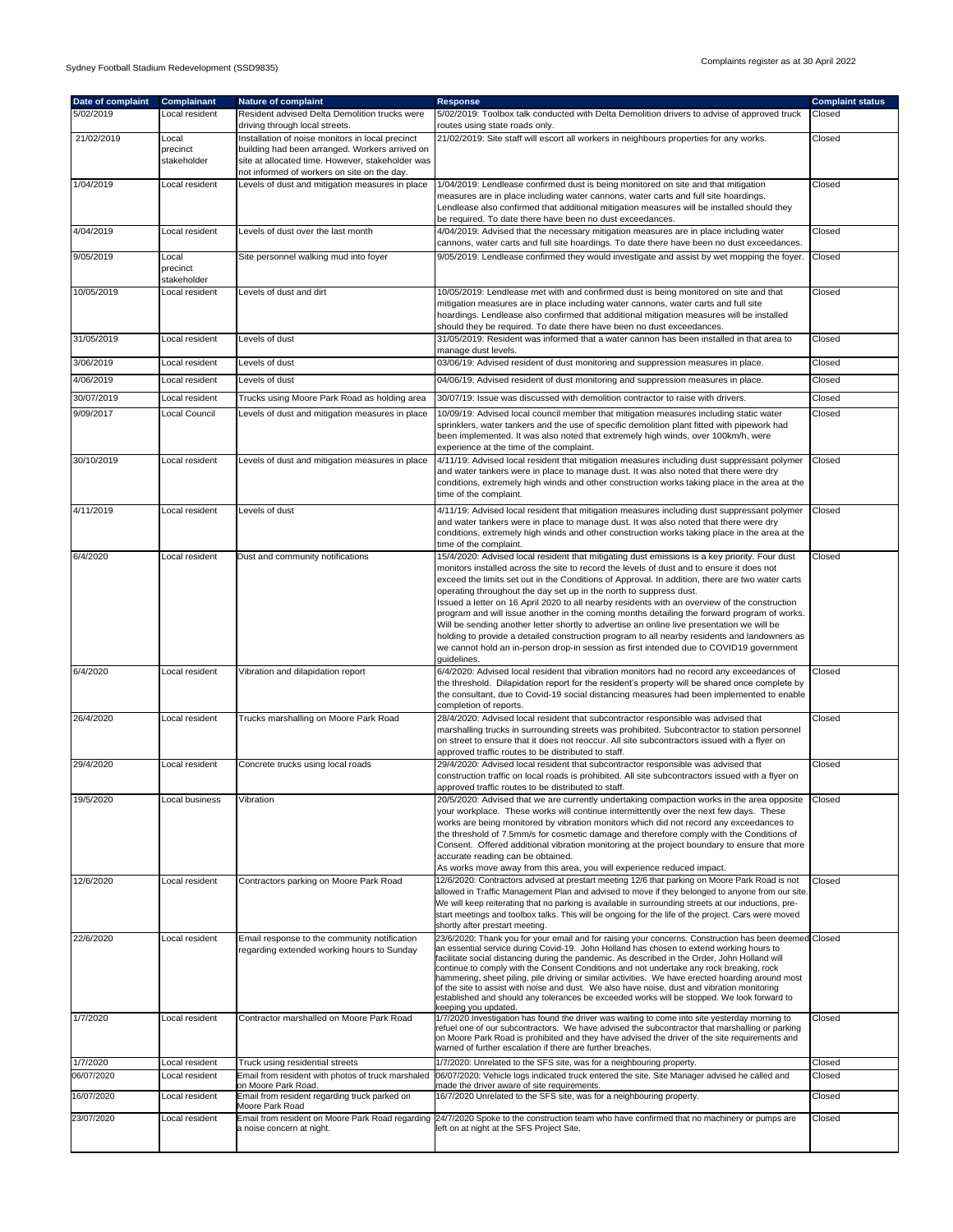| Date of complaint | Complainant         | Nature of complaint                                                                                                                                                      | Response                                                                                                                                                                                                                                                                                                                        | <b>Complaint status</b> |
|-------------------|---------------------|--------------------------------------------------------------------------------------------------------------------------------------------------------------------------|---------------------------------------------------------------------------------------------------------------------------------------------------------------------------------------------------------------------------------------------------------------------------------------------------------------------------------|-------------------------|
| 24/07/2020        | Local business      | Follow up email to phone call received regarding<br>drone flying over unauthorised space.                                                                                | 24/7/2020 Surveyor advised that the drone would be finishing the survey within the next few<br>minutes. He confirmed that the drone did not fly over unauthorised space. He flew over<br>Paddington Lane as he had to survey the retaining wall.                                                                                | Closed                  |
| 31/8/2020         | Local resident      | Noise complaint regarding cables on piling rigs at<br>sound. Only occurring at night in periods of high<br>wind.                                                         | 31/8/2020 Site team advised for safety reasons cables are designed to be loose and cannot be<br>night hitting against piling rigs and making a bell likefixed down during winds. Resident was advised that piling rigs have nearly completed their scope<br>of work and would shortly be taken off site, alleviating the issue. | Closed                  |
| 1/9/2020          | Local resident      | Email regarding SFS trades people parking in local<br>esidential streets, seen coming from direction of<br>the site. Due to pop up cycleway, parking is at a<br>premium. | 2/9/2020; Staff member went to see if the same vehicle was parked in the street. Couldn't locate<br>that vehicle however a few other workers were notified of the parking restrictions on residential<br>streets. Site wide toolbox talk was given to all workers on 3/9/2020.                                                  | Closed                  |
| 15/9/2020         | Community<br>member | Email from community member who noticed a<br>subcontractor heavy vehicle driver using his mobile                                                                         | 15/9/2020; Subcontractor was notified, and toolbox talk was given to all their employees on the<br>SFS project.                                                                                                                                                                                                                 | Closed                  |
| 3/10/2020         | Local resident      | hone.<br>on site                                                                                                                                                         | Email regarding concerns about stockpile coverings 7/10/2020: Resident was advised that stockpiles were compliant with environmental management<br>plan and were sprayed with a polymer prior to weekend commencing. Additionally, monitors<br>showed very low levels of dust.                                                  | Closed                  |
| 12/10/2020        | Local resident      | Phone call reporting a truck using a residential<br>street.                                                                                                              | 13/10/2020: Truck was investigated and found to be related to SFS site. Truck driver was issued<br>with a written warning, and the subcontractor did a toolbox talk to all delivery drivers.                                                                                                                                    | Closed                  |
| 21/10/2020        | Local resident      | Email and phone call regarding levels of dust on<br>balcony furniture.                                                                                                   | 22/10/2020: Investigation found that dust levels were within tolerances. Advised resident of dust<br>mitigations in place and that bulk earthworks would be completed late 2020.                                                                                                                                                | Closed                  |
| 24/10/2020        | _ocal resident      | Phone call advising vibration felt at residence.                                                                                                                         | 28/10/2020: Investigation found no exceedances of vibration tolerances. Advised that levels were<br>below cosmetic damage levels. Attended vibration monitoring to be undertaken to gain more<br>accurate reading.                                                                                                              | Closed                  |
| 8/11/2020         | Local resident      | Phone call regarding working hours and<br>construction noise.                                                                                                            | 10/11/2020: Resident was informed about working hours and monitoring results. Advised that we<br>would continue to monitor noise levels and if exceedances occurred respite would be offered.                                                                                                                                   | Closed                  |
| 20/11/2020        | Local resident      | Email reporting a truck using a residential street.                                                                                                                      | 20/11/2020: Truck was investigated and found to be related to SFS site. Truck driver was issued<br>with a written warning, and the subcontractor did a toolbox talk to all delivery drivers.                                                                                                                                    | Closed                  |
| 12/12/2020        | _ocal resident      | Email reporting a truck using a residential street.                                                                                                                      | 12/12/202: Truck was delivering to SFS site. Subcontractor has advised delivery company of<br>infringement and reiterated correct routes.                                                                                                                                                                                       | Closed                  |
| 12/1/2021         | _ocal resident      | Email regarding subcontractor parked in residential<br>street.                                                                                                           | 12/1/2021: Subcontractor located and advised to move their car immediately to a paid car parking<br>station. Car was moved within the hour.                                                                                                                                                                                     | Closed.                 |
| 13/1/2021         | _ocal resident      | Email regarding workers parked on residential<br>street.                                                                                                                 | 13/1/2021: Worker unable to be located, however all workers toolboxed on 14/1 regarding parking Closed<br>in residential streets.                                                                                                                                                                                               |                         |
| 14/1/2021         | _ocal resident      | Email regarding workers parked on residential<br>street.                                                                                                                 | 15/1/2021: One worker identified and advised no parking in residential streets. Other worker<br>unable to be identified or located. All workers toolboxed on 14/1 regarding parking in residential<br>streets.                                                                                                                  | Closed                  |
| 15/1/2021         | Local resident      | Email regarding workers parked on residential<br>street.                                                                                                                 | 18/1/2021: Workers could not be identified by online induction system. Possibly not from the SFS<br>site. All workers toolboxed on 14/1 regarding parking in residential streets.                                                                                                                                               | Closed                  |
| 30/1/2021         | Local resident      | Phone call from local resident regarding alarms<br>sounding early morning.                                                                                               | 31/1/2021: Investigations found that alarms responsible were from surrounding businesses and<br>not from the SFS site.                                                                                                                                                                                                          | Closed                  |
| 3/2/2021          | Local residents     | Emails tabled at CCC meeting with concerns<br>egarding HV feeder cable works being completed<br>on Regent Street by electrical contractor.                               | 4/2/2021: Letters referred to electrical contractor for response, as works fall outside the<br>development consent for SSD9835. Electrical contractor response sent to residents 8/2/2021.                                                                                                                                      | Closed                  |
| 16/3/2021         | _ocal resident/s    | Emails from local residents regarding concerns<br>workers parking in residential streets.                                                                                | 19/3/2021: Discussions with residents concluded that most of the parking places being taken up<br>was not attributable to the SFS project.                                                                                                                                                                                      | Closed                  |
| 2/4/2021          | Local resident      | Emails and video from local resident regarding<br>noisy works from the HV feeder cable works on<br>Moore Park Road.                                                      | 7/4/2021: Letters referred to electrical contractor for response, as works fall outside the<br>development consent for SSD9835.                                                                                                                                                                                                 | Closed                  |
| 7/4/2021          | _ocal resident      | Emails concerning cracks in walls of residence as a<br>esult of HV feeder cable works.                                                                                   | 7/4/2021: Referred to electrical contractor. Vibration monitoring to be undertaken. Structural<br>engineers consulted and advised works were not causing the cracks.                                                                                                                                                            | Closed                  |
| 8/4/2021          | _ocal resident      | Emails from local resident regarding concerns<br>workers parking in residential streets.                                                                                 | 9/4/2021: Photos in emails of vehicle numbers plates cross referenced with database of workers<br>number plates and no matches identified.                                                                                                                                                                                      | Closed                  |
| 8/4/2021          | _ocal resident      | Email from local resident regarding compound for<br>IV feeder works on Regent Street                                                                                     | 8/4/2021: Referred to electrical contractor for resolution, compound was moved to a new location<br>the following week.                                                                                                                                                                                                         | Closed.                 |
| 17/6/2021         | Local resident      | Emails from local resident regarding concerns<br>workers parking in residential streets.                                                                                 | 17/6/2021: Followed up with subcontractor and toolbox talk given. One employee reinducted from<br>subcontractor.                                                                                                                                                                                                                | Closed                  |
| 3/8/2021          | Local resident      | Email regarding cracking window at back of house                                                                                                                         | 3/8/2021: More information requested regarding timing and if dilapidation report was requested.<br>Resident advised on 18/11 to seek advice from façade engineer. Resident advised they had<br>already fixed the problem.                                                                                                       | Closed                  |
| 5/8/2021          | ocal resident.      | Emails from local resident regarding concerns<br>workers parking in residential streets.                                                                                 | 5/8/2021: Resident was advised that Toolbox talk was given to the workforce.                                                                                                                                                                                                                                                    | Closed                  |
| 11/8/2021         | ocal resident.      | Emails from local resident regarding concerns<br>workers parking in residential streets.                                                                                 | 11/8/2021: Resident was advised that a Toolbox talk was given to the workforce. Subcontractor<br>has been advised that workers were parking in residential streets and asked to address the matter.                                                                                                                             | Closed                  |
| 26/8/2021         | _ocal resident      | Phone call from local resident expressing concern<br>egarding workers not wearing masks while on their<br>way to site.                                                   | 26/8/2021: Spoke with resident and advised we would speak with workforce and ensure they were Closed<br>aware the requirements of the NSW Public Health Order.                                                                                                                                                                  |                         |
| 30/8/2021         | Local resident      | Emails from local resident regarding concerns<br>workers parking in residential streets.                                                                                 | 30/8/2021: Resident was advised that Toolbox talk was given to the workforce.                                                                                                                                                                                                                                                   | Closed                  |
| 2/9/2021          | _ocal resident      | Email from local resident regarding concerns<br>workers parking in residential streets.                                                                                  | 2/9/2021: Toolbox talk issued site-wide to subcontractors. Site Manager also addressed in daily<br>subcontractor meeting.                                                                                                                                                                                                       | Closed                  |
| 2/9/2021          | Local resident      | Email from local resident regarding concerns<br>workers parking in residential streets.                                                                                  | 7/9/2021: Subcontractor worker identified and warned to not park in residential streets.                                                                                                                                                                                                                                        | Closed                  |
| 10/9/2021         | Local resident      | Email regarding reinstatement works on Moore<br>Park road.                                                                                                               | 13/9/2021: Email to resident advising the reinstatement works were not completed and that areas<br>of concern would be reinstated to council and roadway requirements.                                                                                                                                                          | Closed                  |
| 13/9/2021         | MP's office)        | Local resident (via Email regarding concerns over reinstatement works<br>yet to be undertaken for HV feeder cabling works.                                               | 13/9/2021: Email to MP's office outlining remaining works by electrical contractor and expected<br>dates of completion.                                                                                                                                                                                                         | Closed                  |
| 14/10/2021        | _ocal resident      | Email from local resident regarding concerns<br>workers parking in residential streets.                                                                                  | 14/10/2021: Traffic controller supervisor was contacted and asked to let staff know not to park in<br>residential streets. The plastering company on site has been requested to specifically perform a<br>toolbox talk to ALL their employees, with a translator present if needed to get the message across                    | Closed                  |
| 18/10/2021        | _ocal resident      | Email regarding concrete truck on local residential<br>street.                                                                                                           | 18/10/2021: Site vehicle logs examined and no matching number plate for the truck was located.<br>Not related to the SFS site.                                                                                                                                                                                                  | Closed                  |
| 18/10/2021        | _ocal resident      | Email from local resident regarding concerns<br>workers parking in residential streets.                                                                                  | 18/10/2021: Toolbox talk held on Wednesday 20 October. Email sent to City of Sydney too<br>requesting more parking ranger patrols in the area.                                                                                                                                                                                  | Closed                  |
| 3/11/2021         | _ocal resident      | Email from local resident regarding concerns<br>workers parking in residential streets.                                                                                  | 4/11/2021: Investigation into subcontractor mentioned by resident to see if they were located on<br>the SFS site. Could not locate them on subcontractor register.                                                                                                                                                              | Closed                  |
| 18/11/2021        | _ocal resident      | Email from local resident regarding concerns<br>workers parking in residential streets. Number<br>plates from cars included.                                             | 18/11/2021: Number plate for one car matched in SFS records. Subcontractor advised and told<br>not to park in residential streets.                                                                                                                                                                                              | Closed                  |
| 19/11/2021        | Local resident      | Email from local resident regarding HV cabling<br>works restoration works by subcontractor, which<br>had damaged fence and cracked floor tiles in<br>esidence.           | 19/11/2021: Matter referred to subcontractor for rectification. Structural report commissioned for<br>resident.<br>16/12/2021: Structural report received and indicated that SFS project was not responsible for<br>cracking in floor tiles. Resident advised via email and report enclosed.                                    | Open                    |